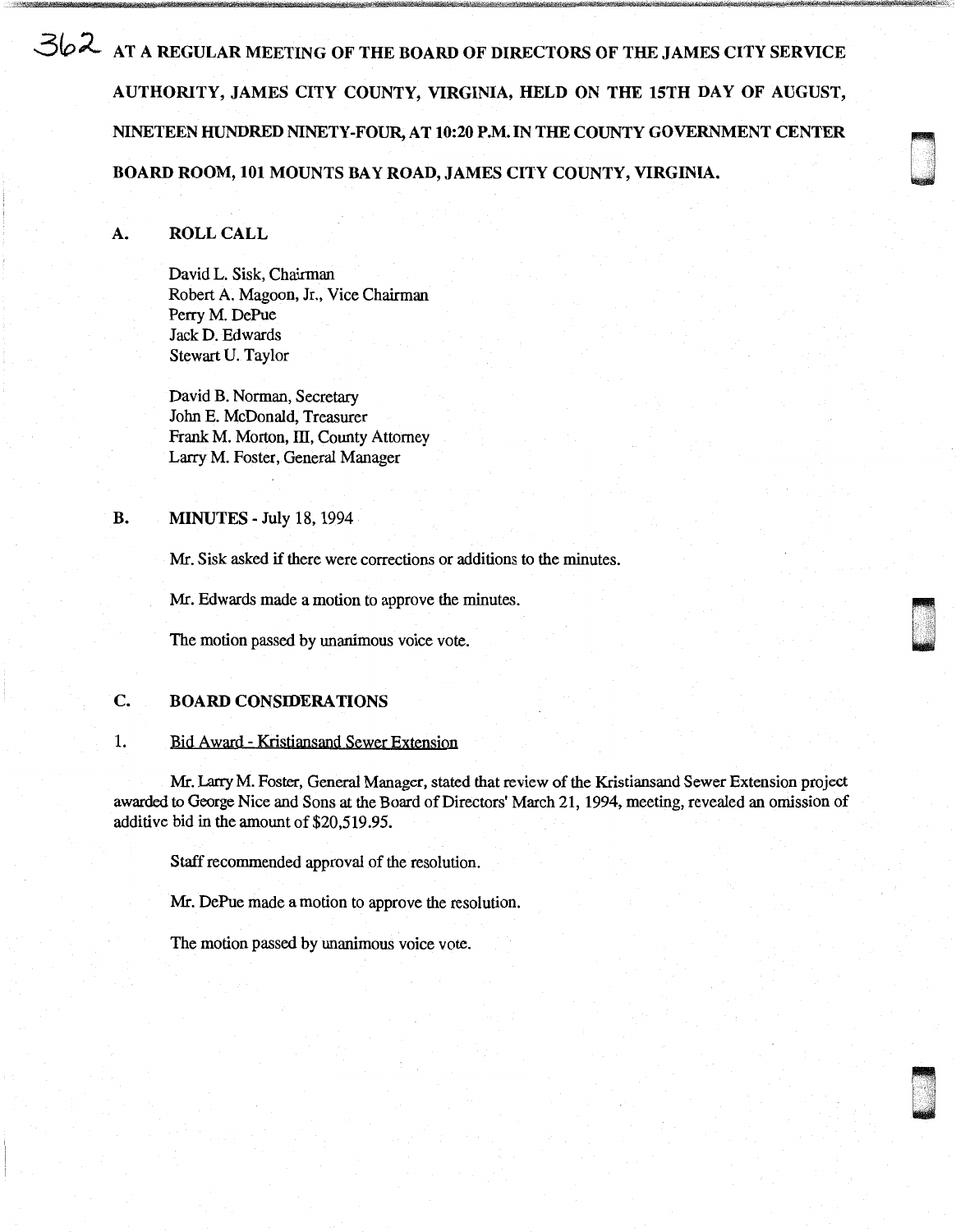## RESOLUTION

#### BID AWARD - KRISTIANSAND DEVELOPMENT

WHEREAS, the Board of Supervisors approved a Bid award on March 21, 1994, in the amount of \$99,345.65 to George Nice and Sons for the Kristiansand Sewer Project (94-B0028); and

WHEREAS, the figure of \$99,345.65 was the base bid and the award should have included the additive bid in the amount of \$20,519.95.

NOW, THEREFORE, BE IT RESOLVED that the Board of Directors of the James City Service Authority, James City County, Virginia, hereby award, the additional sum of \$20,519.95 for the Kristiansand Sewer Project to George Nice and Sons for a total project cost of \$119,862.60.

## 2. Bid Award-Disinfection. Phase II

Mr. Foster stated that bids were received for the construction of disinfection equipment and storage facilities at three wells, and installation of a waterline that would connect two well facilities to one of the three wells.

Staff recommended approval of the resolution awarding the bid to T. A. Sheets Mechanical/General Contractors, Inc.

Mr. DePue made a motion to approve the resolution.

On a roll call, the vote was: A YE: Magoon, Edwards, DePue, Sisk (4). NAY: Taylor (1).

#### RESOLUTION

## BID AWARD - DISINFECTION. PHASE II

WHEREAS, the JCSA is retrofitting its water system for the introduction of a disinfectant in accordance with the Safe Drinking Water Act and a Consent Order with the Virginia Department of Health; and

WHEREAS, bids have been received for the second phase of the project with six firms submitting bids; and,

WHEREAS, the low bid of \$643,929 was submitted by T. A. Sheets Mechanical/General Contractors, Inc.

NOW, THEREFORE, BE IT RESOLVED that the Board of Directors of the James City Service Authority, James City County, Virginia, hereby authorizes the award of this project to T. A. Sheets Mechanical/General Contractors, Inc., for the amount bid.

## D. BOARD REQUESTS AND DIRECTIVES

The Board briefly discussed a letter from a citizen requesting waiver for personal reasons of the local fee on sewer hookup in Kingspoint subdivision.

Mr. Taylor made a motion to adjourn.